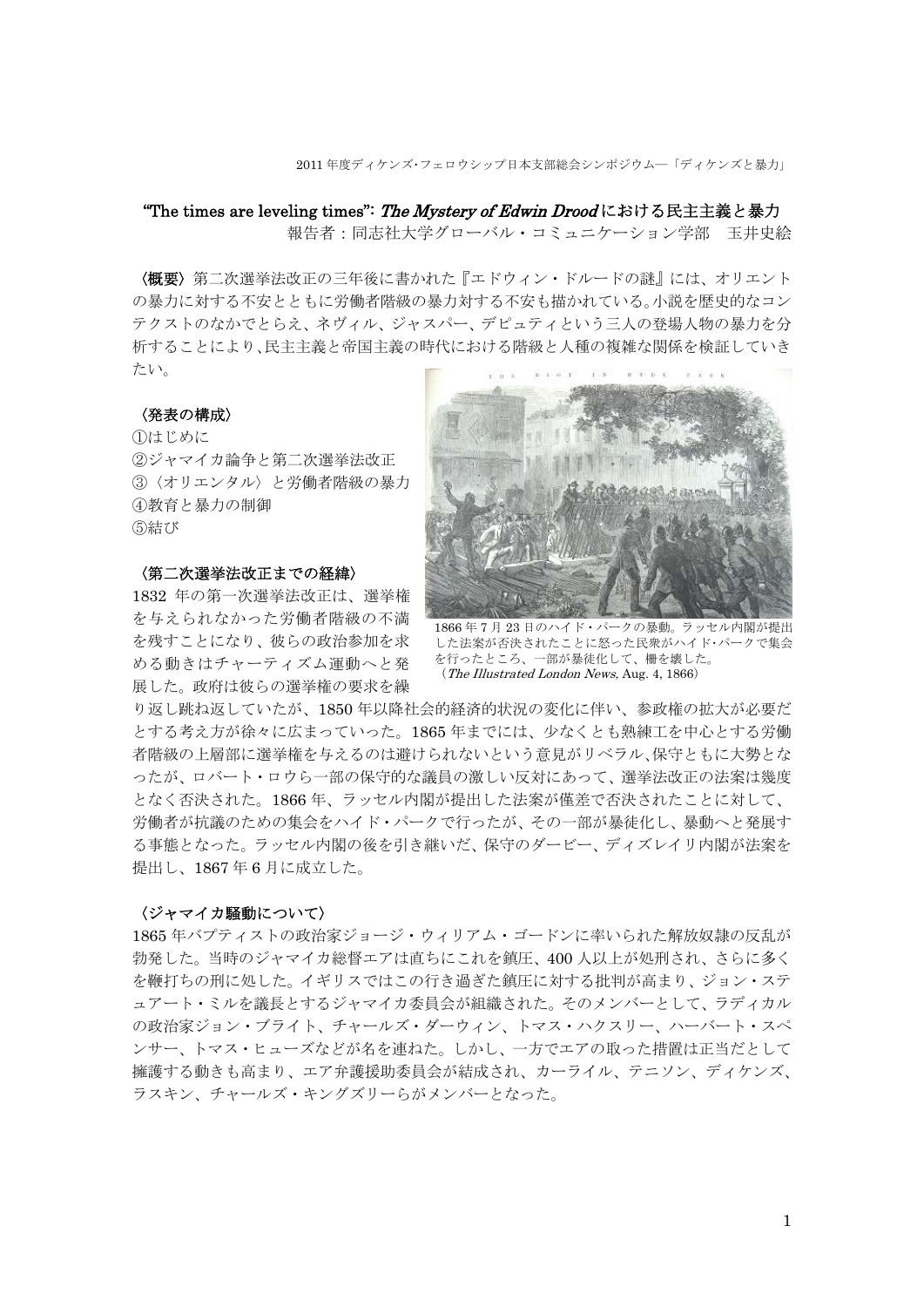# 〈発表中の引用-下線はすべて発表者による〉

引用① [Jasper's] travelling baggage is easily carried in his hand, and he repairs with it, on foot, to a hybrid hotel in a little square behind Aldersgate Street, near the General Post Office. It is hotel, boarding-house, or lodging-house, at its visitor's option. It announces itself as a novel enterprise in the new Railway Advertisers timidly beginning to spring up. It bashfully, almost apologetically, gives the traveller to understand that it does not expect him, on the good old constitutional hotel plan, to order a pint of sweet blacking for his drinking, and throw it away; but insinuates that he may have his boots blacked instead of his stomach, and maybe also have bed, breakfast, attendance, and a porter up all night, for a certain fixed charge. From these and similar premises, many true Britons in the lowest spirits deduce that the times are levelling times, except in the article of high roads, of which there will shortly be not one in England. (266-67)

引用② . . . "the equality of men," any man [is] equal to any other; Quashee Nigger to Socrates or Shakespeare; Judas Iscariot to Jesus Christ." (Carlyle, "Shooting Niagara: And After?"; 4)

引用③ "Monster meetings belong to a bygone state of society, when an ignorant populace followed some fanatical or designing leader; they are totally unsuited to the habits of our own time." (*The Times*, 21 July 1866; 9)

引用④ Only the other day, here was a meeting of jawbones of asses at Manchester, to censure the Jamaica Governor for his manner of putting down the insurrection. So we are badgered about New Zealanders and Hottentots, as if they were identical with men in clean shirts at Camberwell, and were to be bound by pen and ink accordingly. (Letters XI; 115-16)

引用⑤ There is no limit to the variety of nationalities patronising the wretched hovel we are about to visit. From every quarter of the globe, and more immediately from every district in London, men come to old Yahee: the sole bond between them being a love of opium and a partiality for Yahee's brand. Sailors, stewards, shopmen, mountebanks, beggars, outcasts, and thieves, meet on perfect equality in New-court, and there smoke themselves into dreamy pleasant stupefaction. ("Lazarus, Lotus-Eating," All The Year Round,12 May 1866; 422-23)

引用⑥ [Durdles and Jasper] are also addressed by some half-dozen other hideous small boys . . . who, as if attracted by some carrion-scent of Deputy in the air, start into moonlight, as vultures might gather in the desert, and instantly fall to stoning him and one anther" (76).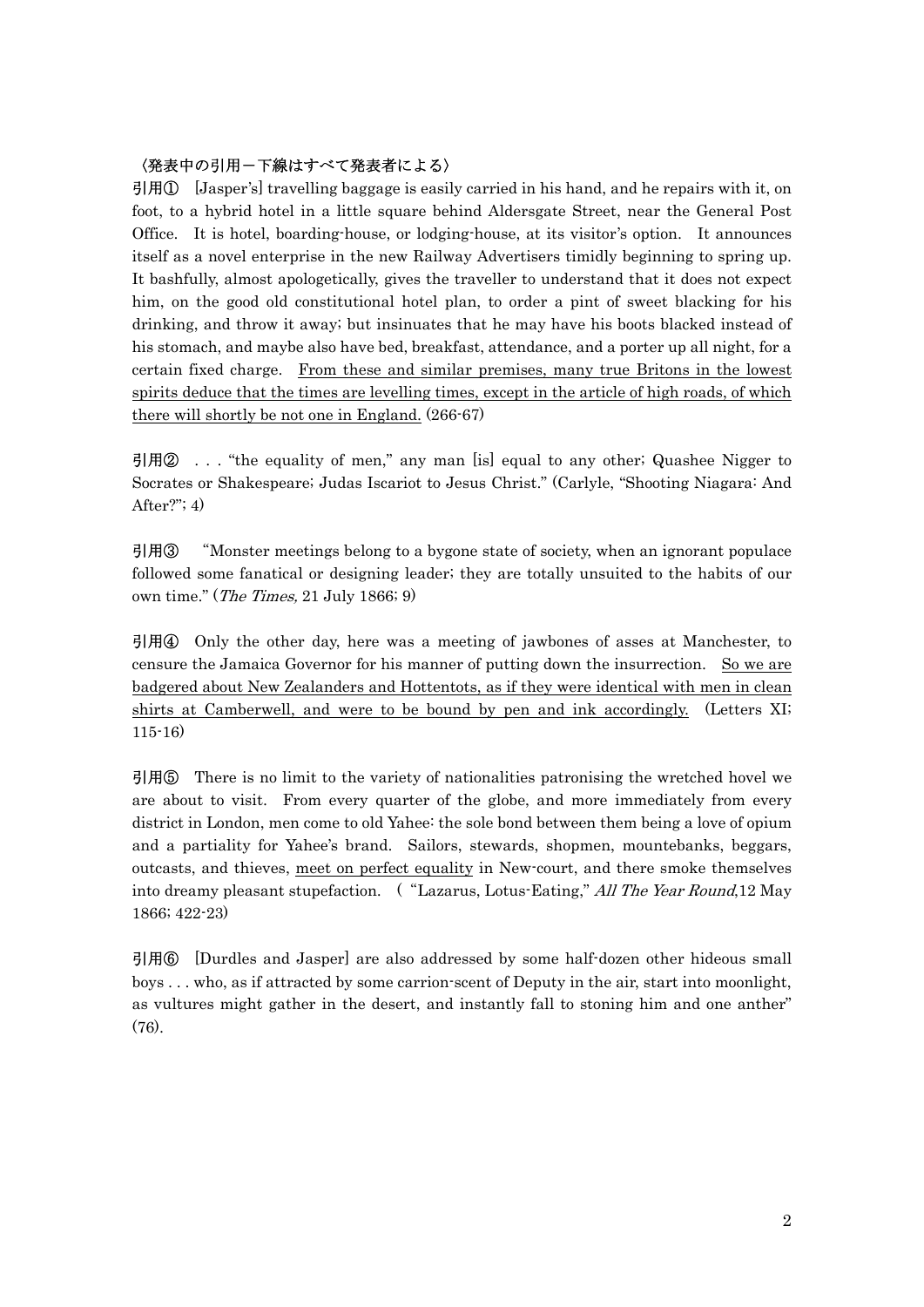引用⑦ "Mr Jasper was that, Tope?"

"Yes, Mr Dean."

"He has stayed late."

 "Yes, Mr Dean. I have stayed for him, your Reverence. He has been took a little poorly."

 "Say 'taken,' Tope—to the Dean," the younger rook interposes in a low tone with this touch of correction, as who should say: "You may offer bad grammar to the laity, or the humbler clergy, not to the Dean." (40-41)

引用⑧ . . . as skillfully as a Police Expert, and with an apparent repose quite unattainable by Novices, Mr Crisparkle conducts his pupil to the pleasant and orderly old room prepared for him. (104)

引用<sup>③</sup> "I took him in hand and gave him an object. What was he before? A destroyer. What work did he do? Nothing but destruction. What did he earn by it? Short terms in Cloisterham Jail. Not a person, not a piece of property, not a winder, not a horse, nor a dog, nor a cat, nor a bird, nor a fowl, nor a pig, but what he stoned, for want of an enlightened object. I put that enlightened object before him. . . . I don't know what you may precisely call it. It ain't sort of a—scheme of a—National Education?" (73-74)

引用⑩ [Ignorance and Want] were a boy and girl. Yellow, meagre, ragged, scowling, wolfish; but prostrate, too, in their humility. . . . Where angels might have sat enthroned, devils lurked, and glared out menacing. No change, no degradation, no perversion of humanity, in any grade, through all the mysteries of wonderful creation, has monsters half so horrible and dread. (A Christmas Carol; 67)

引用⑪ Within so many yards of this Covent-garden lodging of mine . . . I can find—must find, whether I will or no—in the open streets, shameful instances of neglect of children, intolerable toleration of the engenderment of paupers, idlers, thieves, races of wretched and destructive cripples both in body and mind, a misery to themselves, a misery to the community, a disgrace to civilisation, and an outrage on Christianity. ("The Short-Timers," All The Year Round, 20 June 1863; 239)

引用⑫  $[I]$ f the State would begin its work and duty at the beginning, and would with the strong hand take those children out of the streets, while they are yet children, and wisely train them, it would make them a part of England's glory, not its shame—of England's strength, not its weakness—would raise good soldiers and sailors, and good citizens, and many great men, out of the seeds of its criminal population. ("The Short-Timers"; 239)

## 〈主要参考文献〉

Bolt, Christine. Victorian Attitudes to Race. London: Routledge, 1971.

Brantlinger, Patrick. Rule of Darkness: British Literature and Imperialism, 1830-1914. Ithaca: Cornell University Press, 1988.